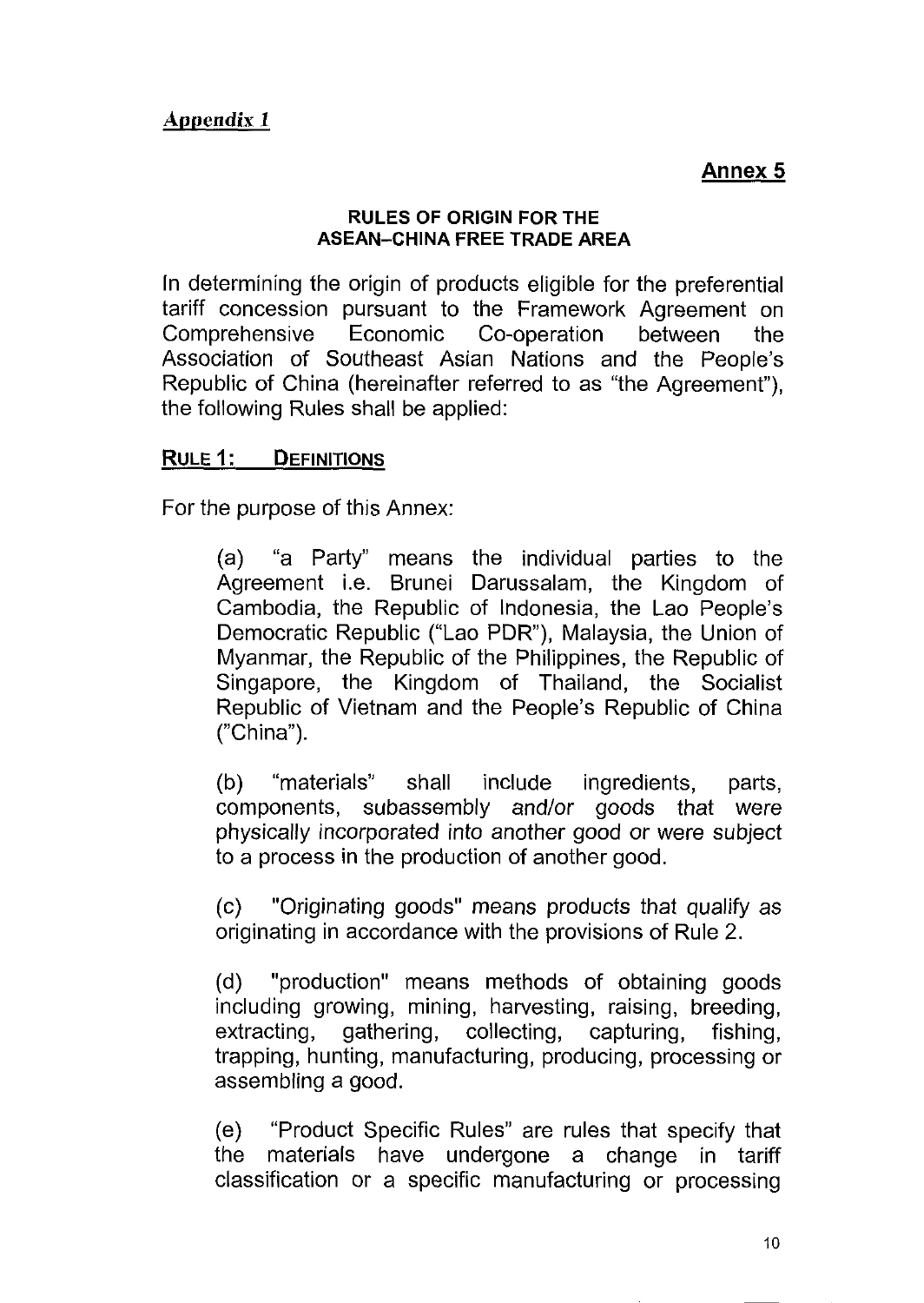operation, or satisfy an ad valorem criterion or a combination of any of these criteria.

#### RULE 2: ORIGIN CRITERIA

For the purposes of this Agreement, products imported by a Party shall be deemed to be originating and eligible for preferential concessions if they conform to the origin requirements under any one of the following;

(a) Products which are wholly obtained or produced as set out and defined in Rule 3; or

(b) Products not wholly produced or obtained provided that the said products are eligible under Rule 4, Rule 5 or Rule 6.

#### RULE 3: WHOLLY OBTAINED PRODUCTS

Within the meaning of Rule 2 (a), the following shall be considered as wholly produced or obtained in a Party:

(a)  $\,$  Plant $^{1}$  and plant products harvested, picked or gathered there;

(b) Live animals<sup>2</sup> born and raised there;

(c)  $P$ roducts<sup>3</sup> obtained from live animals referred to in paragraph (b) above;

(d) Products obtained from hunting, trapping, fishing, aquaculture, gathering or capturing conducted there;

(e) Minerals and other naturally occurring substances, not included in paragraphs (a) to (d), extracted or taken from its soil, waters, seabed or beneath their seabed;

<sup>1</sup> Plant here refers to all plant life, including fruit, flowers, vegetables, trees, seaweed, fungi and live plants

*<sup>2</sup>* Animals referred to in paragraph (b) and (c) covers all animal life, including mammals, birds, fish, crustaceans, molluscs, reptiles, bacteria and viruses,

<sup>3</sup> Products refer to those obtained from live animals without further processing, including milk, eggs, natural honey, hair, wool, semen and dung.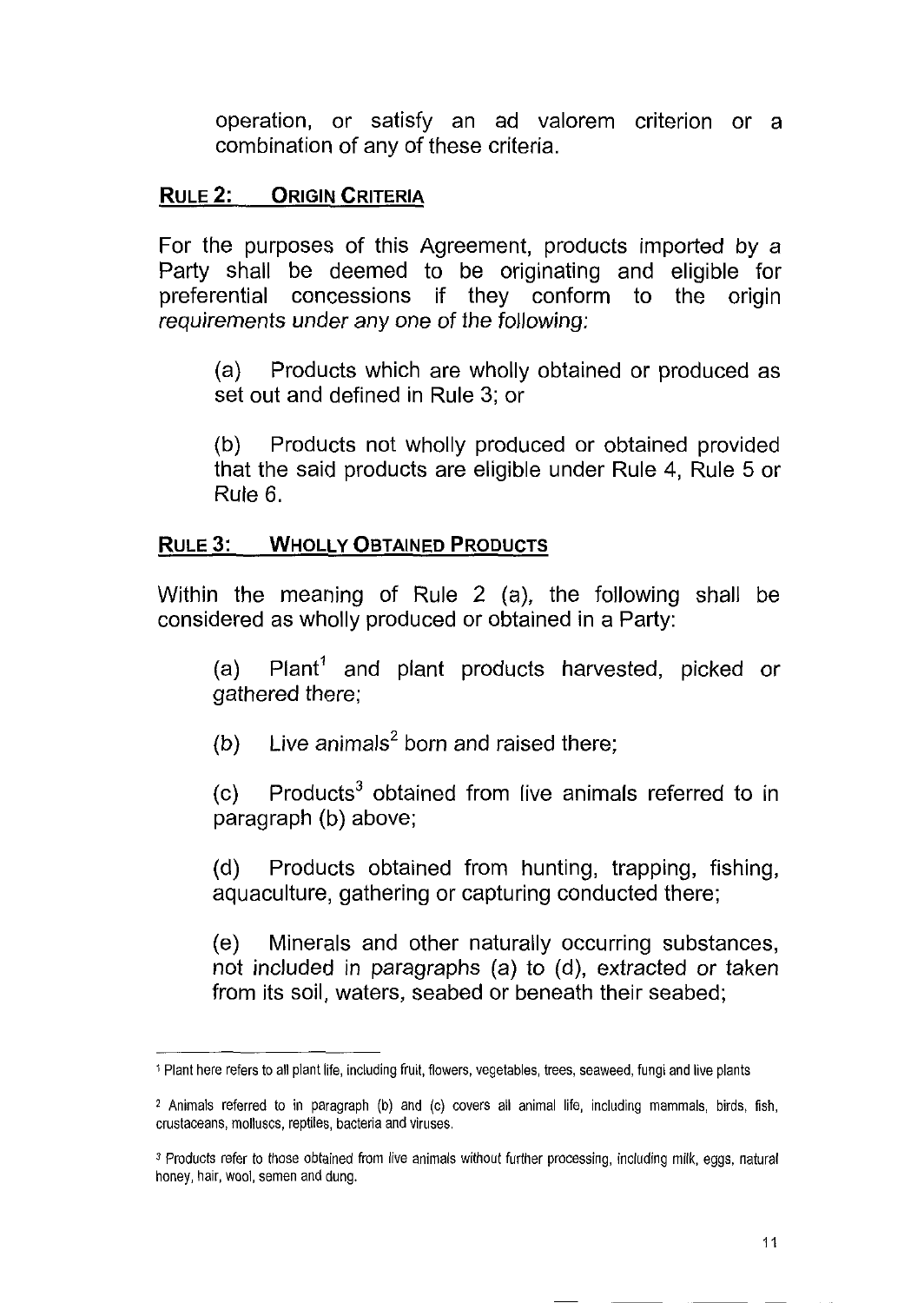(f) Products taken from the waters, seabed or beneath the seabed outside the territorial waters of that Party, provided that that Party has the rights to exploit such waters, seabed and beneath the seabed in accordance with international law;

(g) Products of sea fishing and other marine products taken from the high seas by vessels registered with a Party or entitled to fly the flag of that Party;

(h) Products processed and/or made on board factory ships registered with a Party or entitled to fly the flag of that Party, exclusively from products referred to in paragraph (g) above;

(i) Articles collected there which can no longer perform their original purpose nor are capable of being restored or repaired and are fit only for disposal or recovery of parts of raw materials, or for recycling purposes $^4$ ; and

(j) Goods obtained or produced in a Party solely from products referred to in paragraphs (a) to (i) above.

#### RULE 4: NOT WHOLLY PRODUCED OR OBTAINED

(a) For the purposes of Rule 2(b), a product shall be deemed to be originating if:

(i) Not less than 40% of its content originates from any Party; or

(ii) If the total value of the materials, part or produce originating from outside of the territory of a Party (i.e. non-ACFTA) does not exceed 60% of the FOB value of the product so produced or obtained provided that the final process of the manufacture is performed within the territory of the Party.

<sup>&</sup>lt;sup>4</sup> This would cover all scrap and waste including scrap and waste resulting from manufacturing or processing operations or consumption in the same country, scrap machinery, discarded packaging and all products that can no longer perform the purpose for which they were produced and are fit only for discarding or for the recovery of raw materials. Such manufacturing or processing operations shall include all types of processing, not only industrial or chemical but also mining, agriculture, construction, refining, incineration and sewage treatment operations.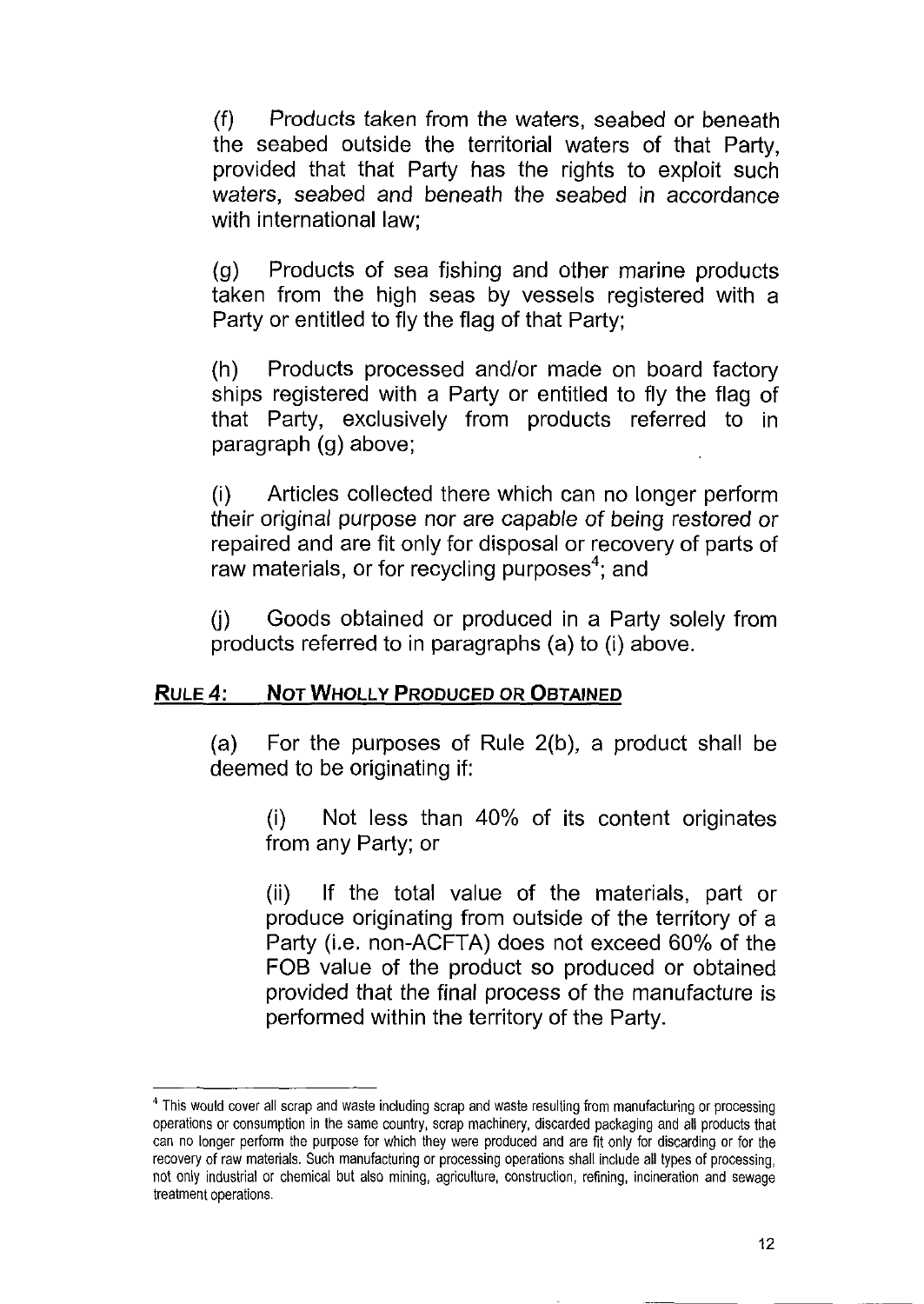(b) For the purposes of this Annex, the originating criteria set out in Rule 4(a)(ii) shall be referred to as the "ACFTA content". The formula for the 40% ACFTA content is calculated as follows:



(c) The value of the non-originating materials shall be:

(i) the GIF value at the time of importation of the materials; or

(ii) the earliest ascertained price paid for the materials of undetermined origin in the territory of the Party where the working or processing takes place.

(d) For the purpose of this Rule, "originating material" shall be deemed to be a material whose country of origin, as determined under these rules, is the same country as the country in which the material is used in production.

## RULE 5: CUMULATIVE RULE OF ORIGIN

Unless otherwise provided for, products which comply with origin requirements provided for in Rule 2 and which are used in the territory of a Party as materials for a finished product eligible for preferential treatment under the Agreement shall be considered as products originating in the territory of the Party where working or processing of the finished product has taken place provided that the aggregate ACFTA content (i.e. full cumulation, applicable among all Parties) on the final product is not less than 40%,

### RULE 6: PRODUCT SPECIFIC CRITERIA

Products which have undergone sufficient transformation in a Party shall be treated as originating goods of that Party. Products which satisfy the Product Specific Rules provided for in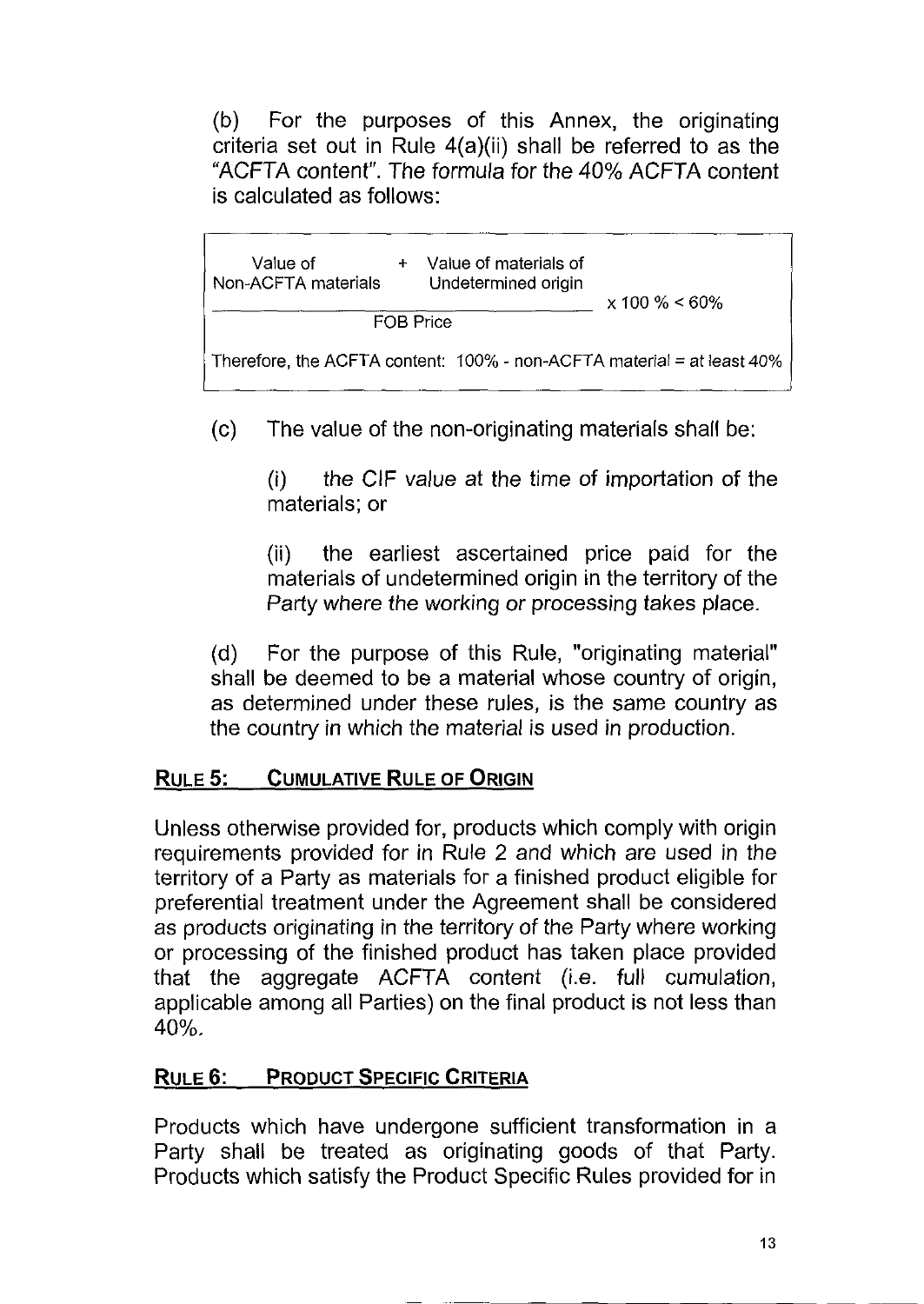Attachment B shall be considered as goods to which sufficient transformation has been carried out in a Party.

### RULE 7: MINIMAL OPERATIONS AND PROCESSES

Operations or processes undertaken, by themselves or in combination with each other for the purposes listed below, are considered to be minimal and shall not be taken into account in determining whether a good has been wholly obtained in one country:

- (a) ensuring preservation of goods in good condition for the purposes of transport or storage;
- (b) facilitating shipment or transportation;
- (c) packaging<sup>5</sup> or presenting goods for sale.

### RULE 8: DIRECT CONSIGNMENT

The following shall be considered as consigned directly from the exporting Party to the importing Party:

(a) If the products are transported passing through the territory of any other ACFTA member states;

(b) If the products are transported without passing through the territory of any non-ACFTA member states;

(c) The products whose transport involves transit through one or more intermediate non-ACFTA member states with or without transshipment or temporary storage in such countries, provided that:

- (i) the transit entry is justified for geographical reason or by consideration related exclusively to transport requirements;
- (ii) the products have not entered into trade or consumption there; and

 $<sup>5</sup>$  This excludes encapsulation which is termed "packaging" by the electronics industry.</sup>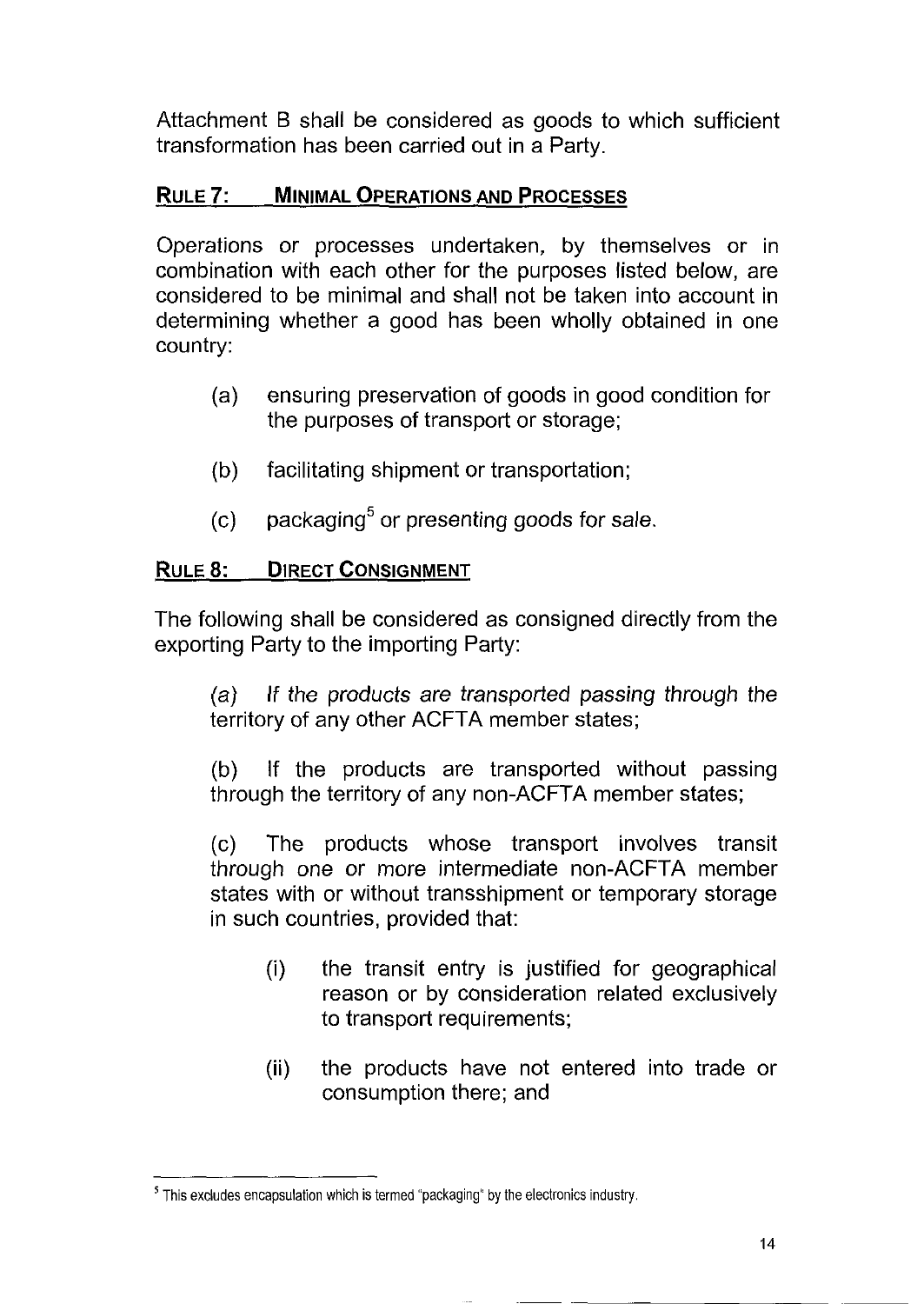(iii) the products have not undergone any operation there other than unloading and reloading or any operation required to keep them in good condition.

### RULE 9: TREATMENT OF PACKING

(a) Where for purposes of assessing customs duties, a Party treats products separately from their packing, it may also, in respect of its imports consigned from another Party, determine separately the origin of such packing.

(b) Where paragraph (a) above is not applied, packing shall be considered as forming a whole with the products and no part of any packing required for their transport or storage shall be considered as having been imported from outside the ACFTA when determining the origin of the products as a whole.

### RULE 10: ACCESSORIES, SPARE PARTS AND TOOLS

The origin of accessories, spare parts, tools and instructional or other information materials presented with the goods therewith shall be neglected in determining the origin of the goods, provided that such accessories, spare parts, tools and information materials are classified and collected customs duties with the goods by the importing member state.

#### RULE 11: NEUTRAL ELEMENTS

Unless otherwise provided, for the purpose of determining the origin of goods, the origin of power and fuel, plant and equipment, or machines and tools used to obtain the goods, or the materials used in its manufacture which do not remain in the goods or form part of the goods, shall not be taken into account.

#### RULE 12: CERTIFICATE OF ORIGIN

A claim that products shall be accepted as eligible for preferential concession shall be supported by a Certificate of Origin issued by a government authority designated by the exporting Party and notified to the other Parties to the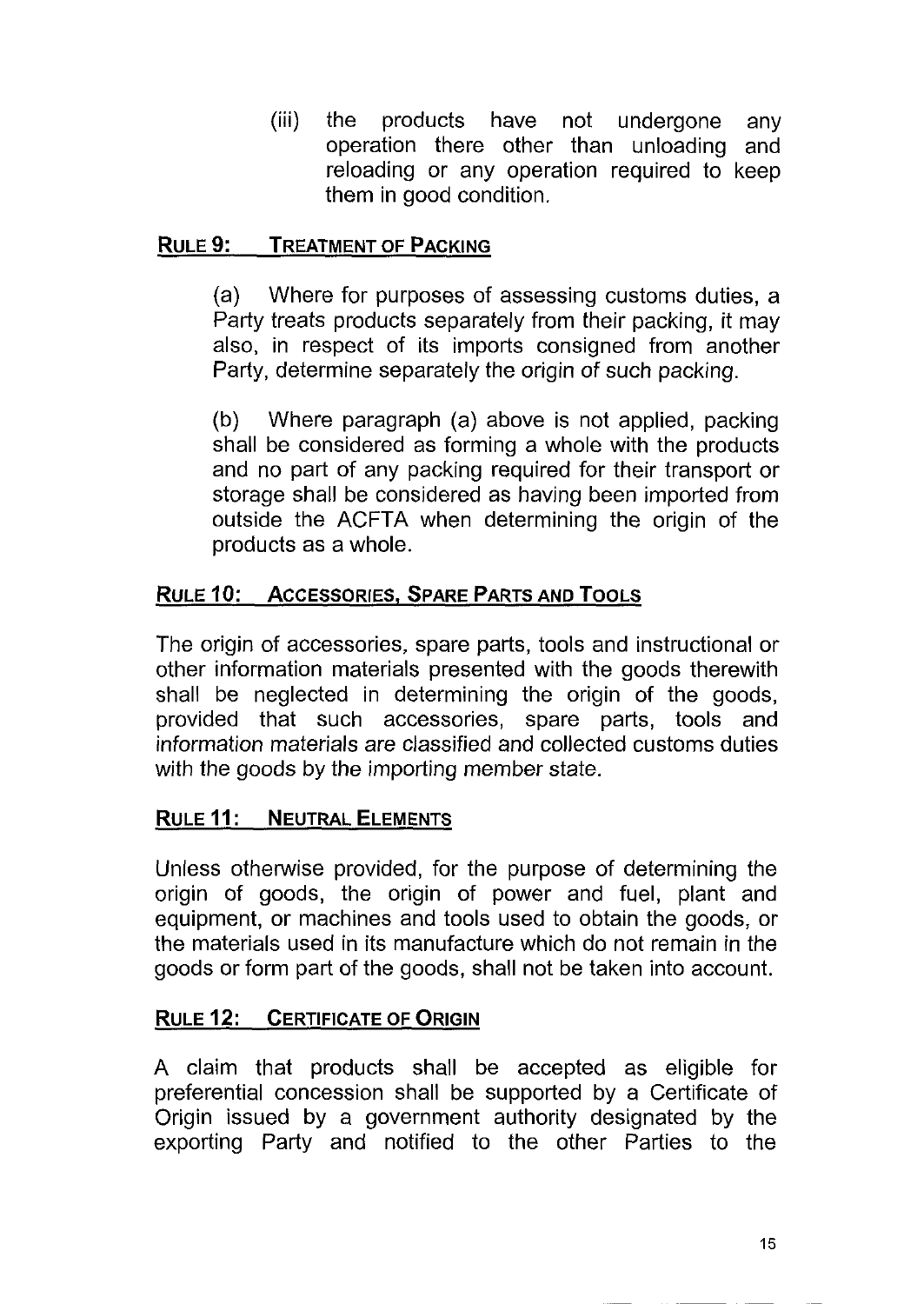Agreement in accordance with the Operational Certification Procedures, as set out in Attachment A.

### **Rule 13: Review and Modification**

These rules may be reviewed and modified as and when necessary upon request of a Member State and may be open to such reviews and modifications as may be agreed upon by the AEM-MOFCOM.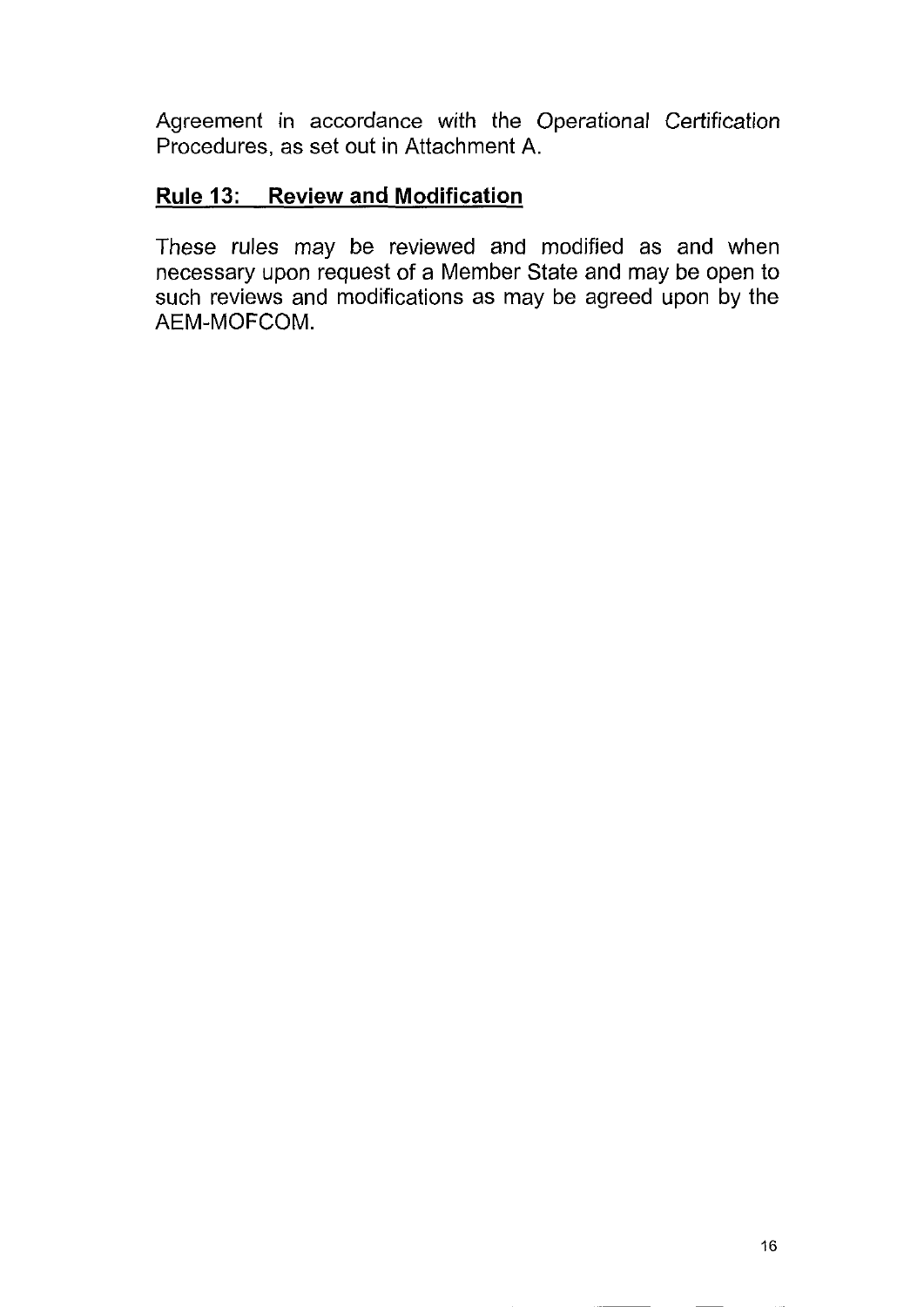# **ATTACHMENT A**

#### **OPERATIONAL CERTIFICATION PROCEDURES FOR THE RULES OF ORIGIN OF THE ASEAN-CHINA FREE TRADE AREA**

For the purpose of implementing the rules of origin for the ASEAN-China Free Trade Area, the following operational procedures on the issuance and verification of the Certificate of Origin (Form E) and the other related administrative matters shall be followed:

### **AUTHORITIES**

#### RULE 1

The Certificate of Origin shall be issued by the Government authorities of the exporting Party.

#### RULE 2

(a) The Party shall inform all the other Parties of the names and addresses of their respective Government authorities issuing the Certificate of Origin and shall provide specimen signatures and specimen of official seals used by their said Government authorities.

(b) The above information and specimens shall be provided to every Party to the Agreement and a copy furnished to the ASEAN Secretariat. Any change in names, addresses, or official seals shall be promptly informed in the same manner.

#### RULE 3

For the purpose of verifying the conditions for preferential treatment, the Government authorities designated to issue the Certificate of Origin shall have the right to call for any supporting documentary evidence or to carry out any check considered appropriate. If such right cannot be obtained through the existing national laws and regulations, it shall be inserted as a clause in the application form referred to in the following rules 4 and 5.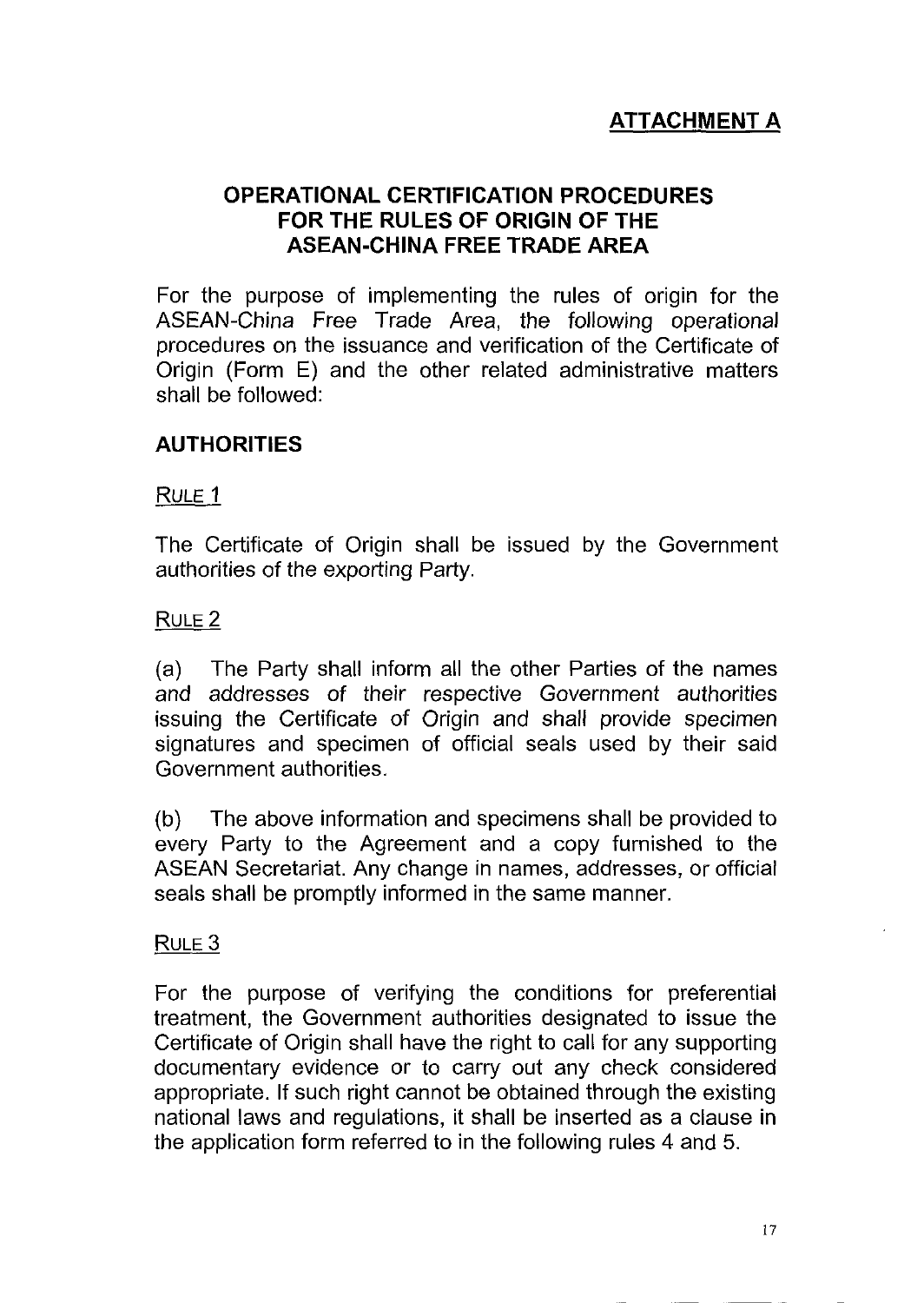# **APPLICATIONS**

### $RUTE 4$

The exporter and/or the manufacturer of the products qualified for preferential treatment shall apply in writing to the Government authorities requesting for the pre-exportation verification of the origin of the products. The result of the verification, subject to review periodically or whenever appropriate, shall be accepted as the supporting evidence in verifying the origin of the said products to be exported thereafter. The pre-verification may not apply to the products of which, by their nature, origin can be easily verified.

#### $R$ ULE 5

At the time of carrying out the formalities for exporting the products under preferential treatment, the exporter or his authorised representative shall submit a written application for the Certificate of Origin together with appropriate supporting documents proving that the products to be exported qualify for the issuance of a Certificate of Origin.

### **PRE-EXPORTATION EXAMINATION**

#### RULE<sub>6</sub>

The Government authorities designated to issue the Certificate of Origin shall, to the best of their competence and ability, carry out proper examination upon each application for the Certificate of Origin to ensure that:

(a) The application and the Certificate of Origin are duly completed and signed by the authorised signatory;

(b) The origin of the product is in conformity with the ASEAN-China Rules of Origin;

(c) The other statements of the Certificate of Origin correspond to supporting documentary evidence submitted;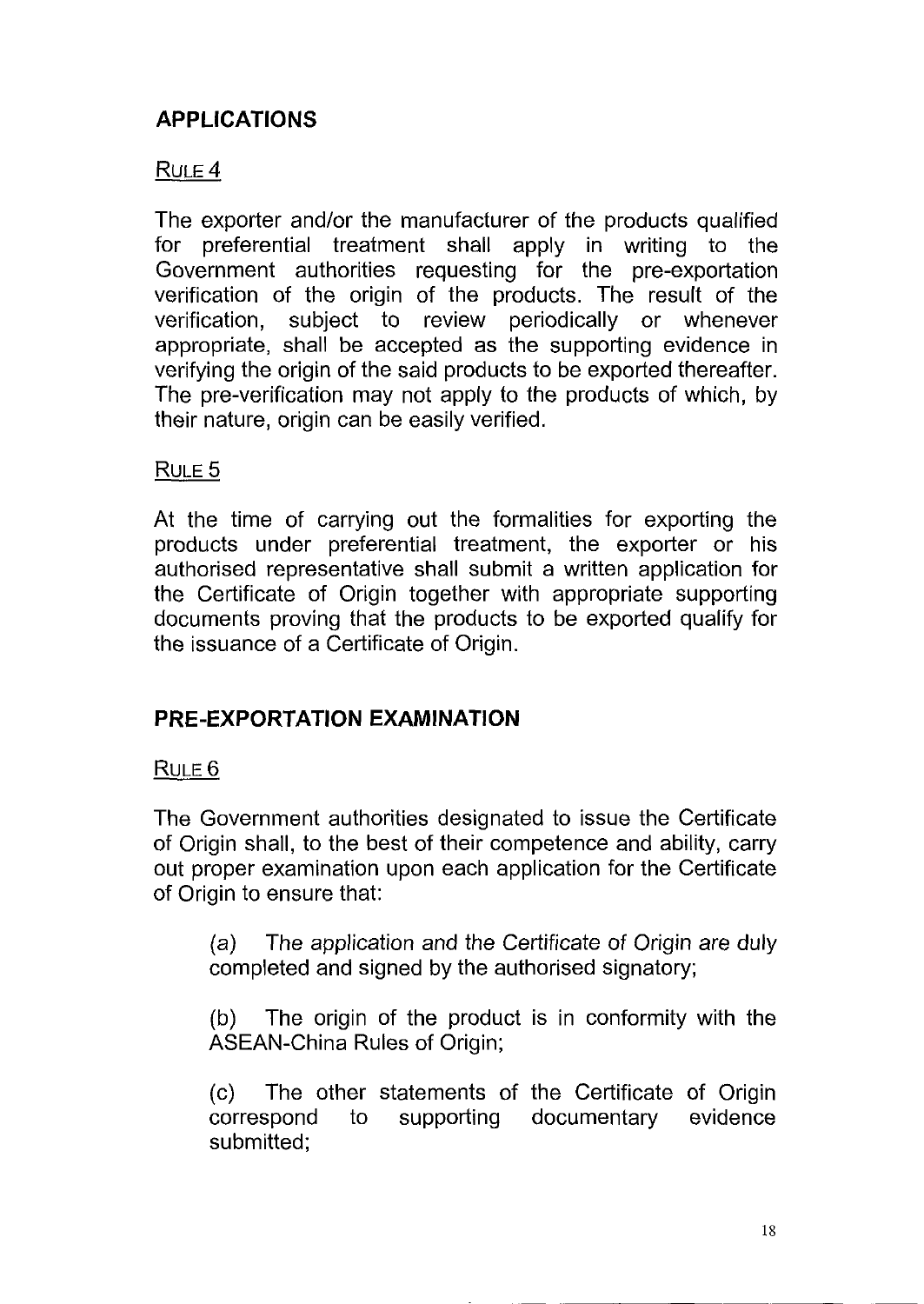(d) Description, quantity and weight of goods, marks and number of packages, number and kinds of packages, as specified, conform to the products to be exported.

### **ISSUANCE OF CERTIFICATE OF ORIGIN**

RULE 7

(a) The Certificate of Origin must be in ISO A4 size paper in conformity to the specimen as shown in Attachment C. It shall be made in English.

(b) The Certificate of Origin shall comprise one original and three (3) carbon copies of the following colours:

| Original         | - Beige (Pantone color code: 727c)                     |  |  |  |
|------------------|--------------------------------------------------------|--|--|--|
| <b>Duplicate</b> | - Light Green (Pantone color code: 622c)               |  |  |  |
| Triplicate       | - Light Green (Pantone color code: 622c)               |  |  |  |
|                  | Quadruplicate - Light Green (Pantone color code: 622c) |  |  |  |

(c) Each Certificate of Origin shall bear a reference number separately given by each place of office of issuance.

(d) The original copy shall be forwarded, together with the triplicate, by the exporter to the importer for submission to the Customs Authority at the port or place of importation. The duplicate shall be retained by the issuing authority in the exporting Party. The quadruplicate shall be retained by the exporter. After the importation of the products, the triplicate shall be marked accordingly in box 4 and returned to the issuing authority within a reasonable period of time.

#### RULE  $8$

To implement the provisions of Rules 4 and 5 of the ASEAN-China Rules of Origin, the Certificate of Origin issued by the final exporting Party shall indicate the relevant rules and applicable percentage of ACFTA content in Box 8.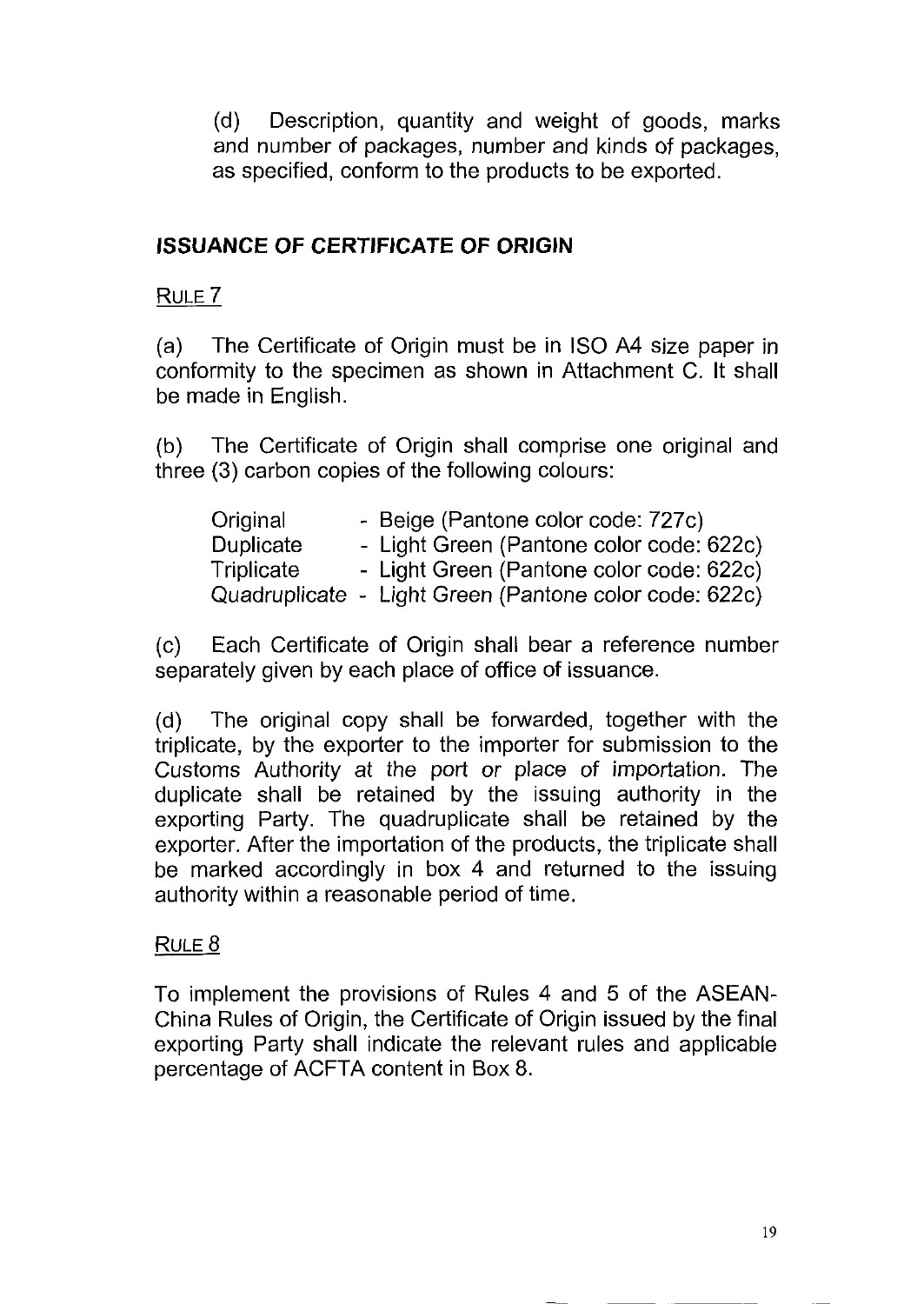### RULE 9

Neither erasures nor superimposition shall be allowed on the Certificate of Origin. Any alteration shall be made by striking out the erroneous materials and making any addition required. Such alterations shall be approved by the person who made them and certified by the appropriate Government authorities. Unused spaces shall be crossed out to prevent any subsequent addition.

#### RULE 10

(a) The Certificate of Origin shall be issued by the relevant Government authorities of the exporting Party at the time of exportation or soon thereafter whenever the products to be exported can be considered originating in that Party within the meaning of the ASEAN-China Rules of Origin.

(b) In exceptional cases where a Certificate of Origin has not been issued at the time of exportation or soon thereafter due to involuntary errors or omissions or other valid causes, the Certificate of Origin may be issued retroactively but no longer than one year from the date of shipment, bearing the words "ISSUED RETROACTIVELY".

#### RULE 11

In the event of theft, loss or destruction of a Certificate of Origin, the exporter may apply in writing to the Government authorities which issued it for the certified true copy of the original and the triplicate to be made on the basis of the export documents in their possession bearing the endorsement of the words "CERTIFIED TRUE COPY" in Box 12. This copy shall bear the date of the original Certificate of Origin. The certified true copy of a Certificate of Origin shall be issued not longer than one year from the date of issuance of the original Certificate of Origin and on condition that the exporter provides to the relevant issuing authority the fourth copy.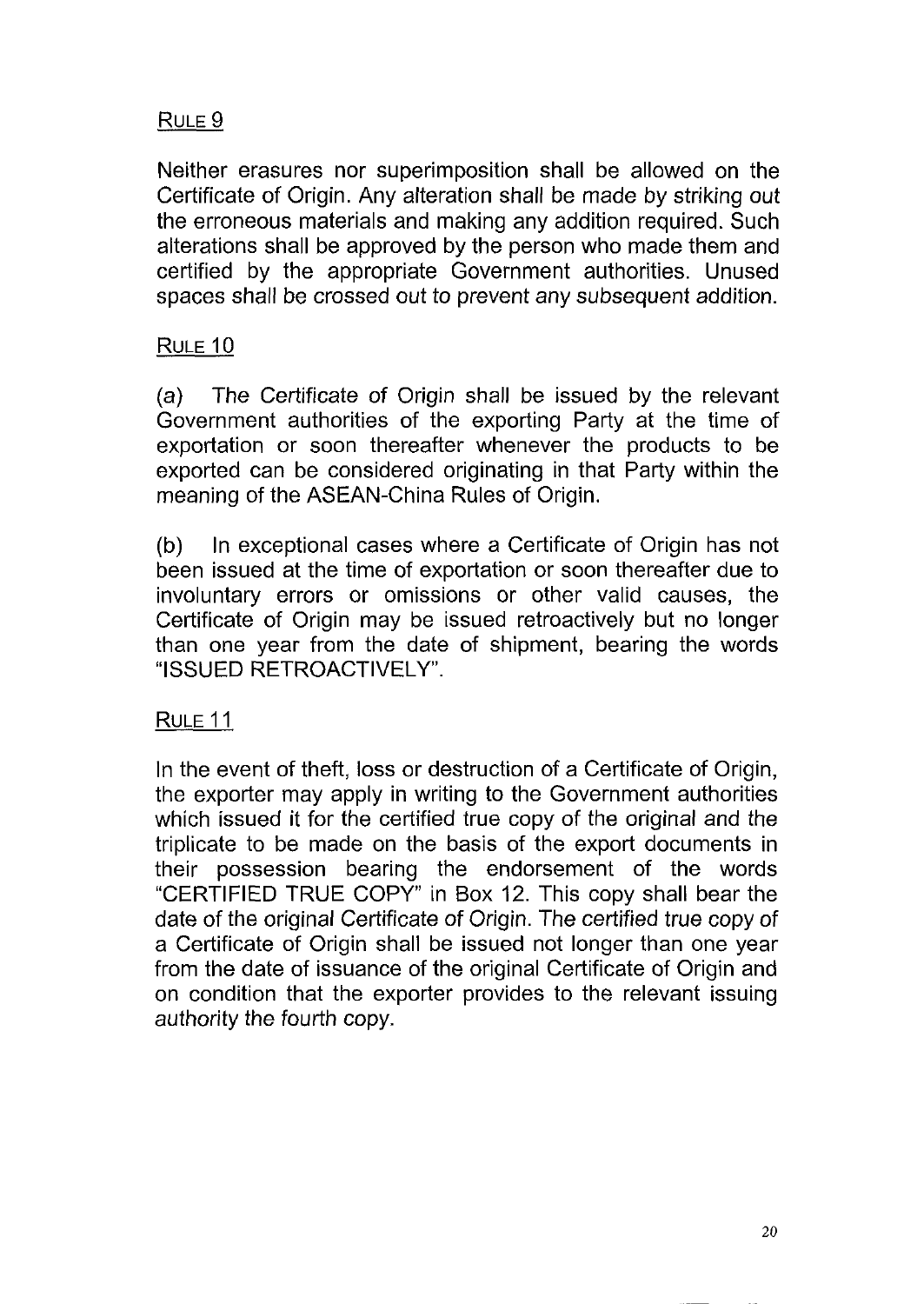### **PRESENTATION**

### **RULE 12**

The original Certificate of Origin shall be submitted together with the triplicate to the Customs Authorities at the time of lodging the import entry for the products concerned.

#### **RULE 13**

The following time limit for the presentation of the Certificate of Origin shall be observed:

(a) Certificate of Origin shall be submitted to the Customs Authorities of the importing Party within four (4) months from the date of endorsement by the relevant Government authorities of the exporting Party;

(b) Where the products pass through the territory of one or more non-parties in accordance with the provisions of Rule 8 (c) of the ASEAN-China Rules of Origin, the time limit laid down in paragraph (a) above for the submission of the Certificate of Origin is extended to six (6) months;

(c) Where the Certificate of Origin is submitted to the relevant Government authorities of the importing Party after the expiration of the time limit for its submission, such Certificate is still to be accepted when failure to observe the time limit results from force majeure or other valid causes beyond the control of the exporter; and

(d) In all cases, the relevant Government authorities in the importing Party may accept such Certificate of Origin provided that the products have been imported before the expiration of the time limit of the said Certificate of Origin.

### RULE 14

In the case of consignments of products originating in the exporting Party and not exceeding US\$200.00 FOB, the production of a Certificate of Origin shall be waived and the use of simplified declaration by the exporter that the products in question have originated in the exporting Party will be accepted.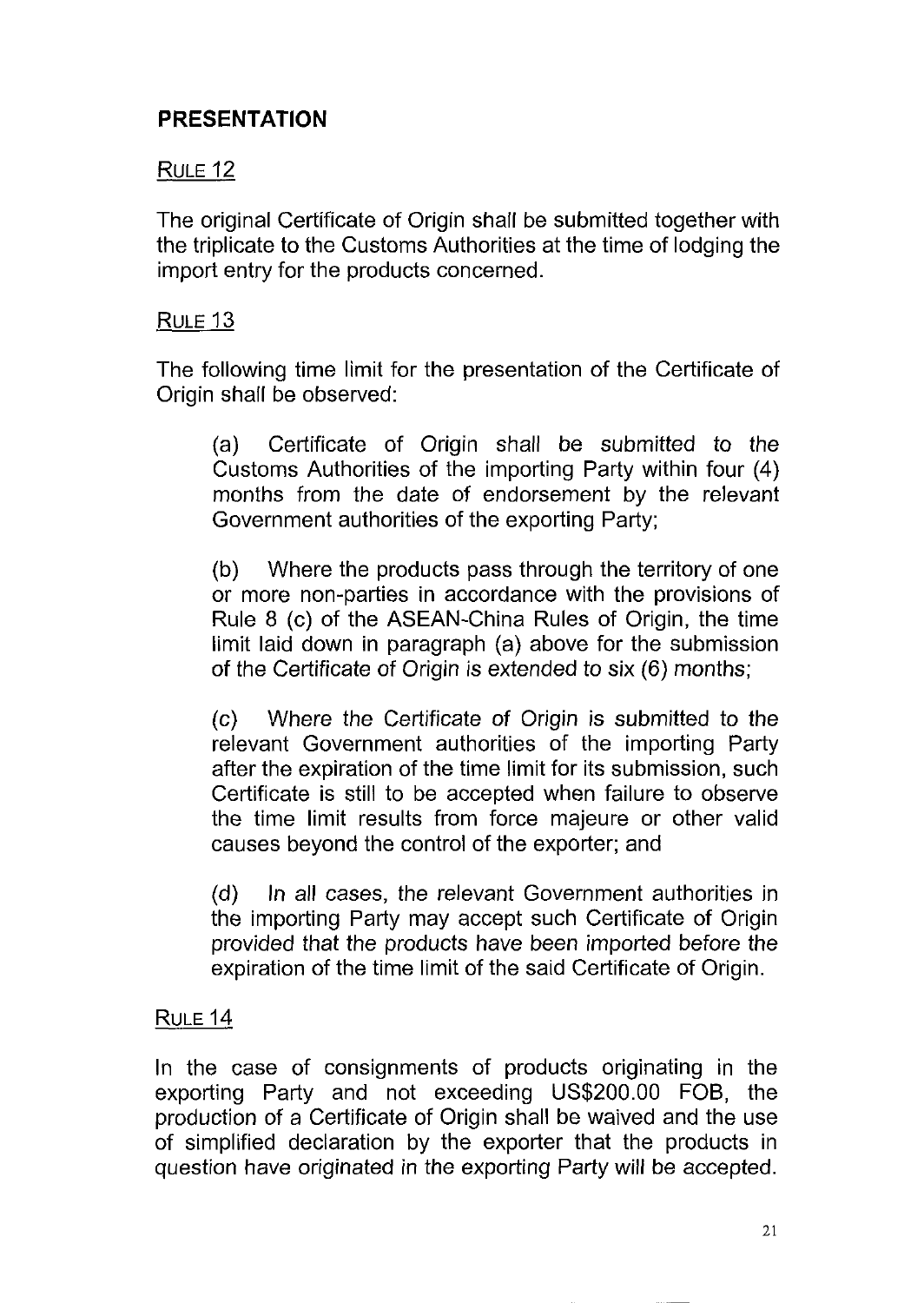Products sent through the post not exceeding US\$200.00 FOB shall also be similarly treated.

#### RULE 15

The discovery of minor discrepancies between the statements made in the Certificate of Origin and those made in the documents submitted to the Customs Authorities of the importing Party for the purpose of carrying out the formalities for importing the products shall not ipso-facto invalidate the Certificate of Origin, if it does in fact correspond to the products submitted.

### RULE 16

(a) The importing Party may request a retroactive check at random and/or when it has reasonable doubt as to the authenticity of the document or as to the accuracy of the information regarding the true origin of the products in question or of certain parts thereof.

(b) The request shall be accompanied with the Certificate of Origin concerned and shall specify the reasons and any additional information suggesting that the particulars given on the said Certificate of Origin may be inaccurate, unless the retroactive check is requested on a random basis.

(c) The Customs Authorities of the importing Party may suspend the provisions on preferential treatment while awaiting the result of verification. However, it may release the products to the importer subject to any administrative measures deemed necessary, provided that they are not held to be subject to import prohibition or restriction and there is no suspicion of fraud.

(d) The issuing Government authorities receiving a request for retroactive check shall respond to the request promptly and reply not later than six (6) months after the receipt of the request.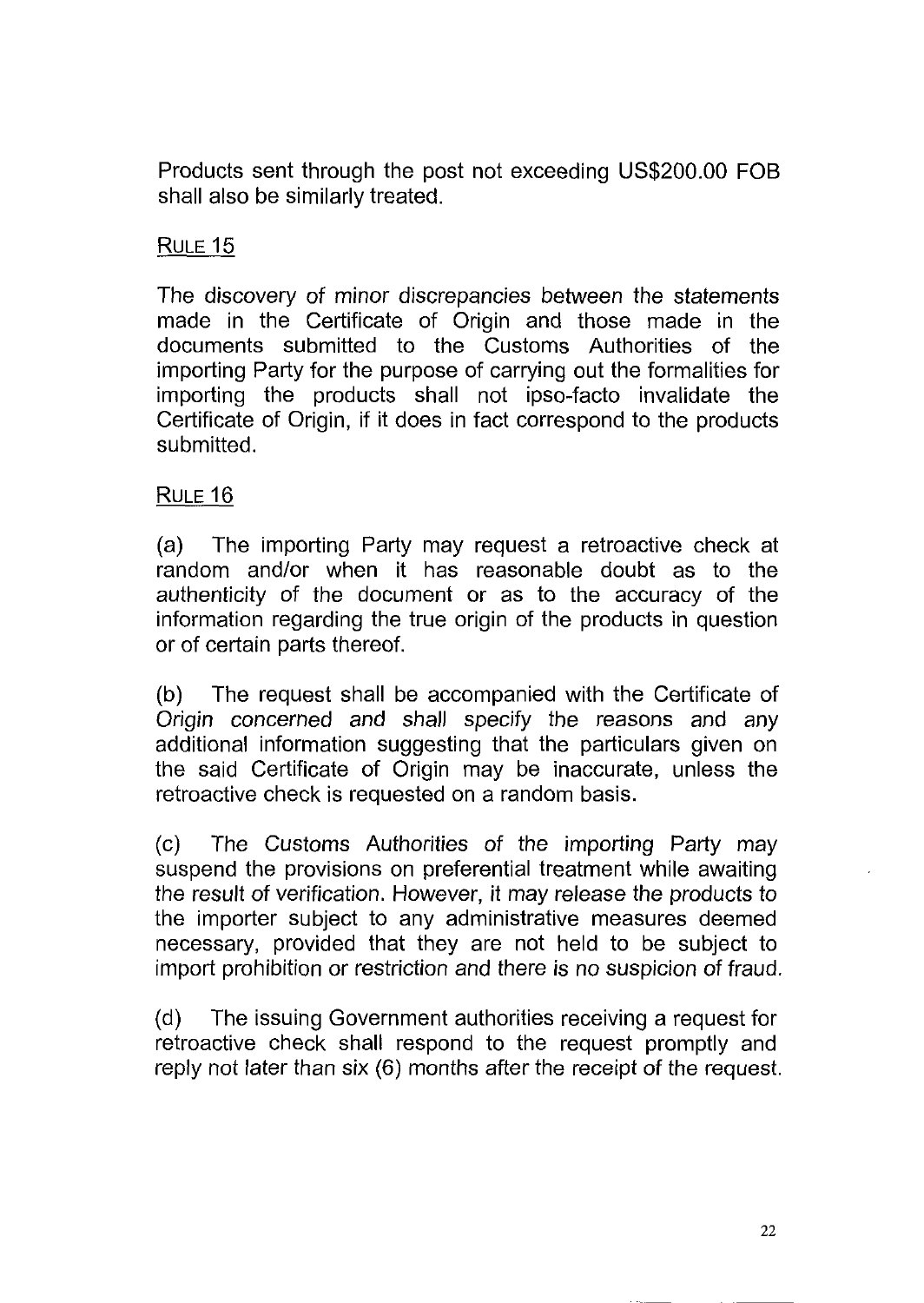RULE 17

(a) The application for Certificates of Origin and all documents related to such application shall be retained by the issuing authorities for not less than two (2) years from the date of issuance.

(b) Information relating to the validity of the Certificate of Origin shall be furnished upon request of the importing Party.

(c) Any information communicated between the Parties concerned shall be treated as confidential and shall be used for the validation of Certificates of Origin purposes only.

### **SPECIAL CASES**

RULE 18

When destination of all or parts of the products exported to a specified Party is changed, before or after their arrival in the Party, the following rules shall be observed:

(a) If the products have already been submitted to the Customs Authorities in the specified importing Party, the Certificate of Origin shall, by a written application of the importer be endorsed to this effect for all or parts of products by the said authorities and the original returned to the importer. The triplicate shall be returned to the issuing authorities.

(b) If the changing of destination occurs during transportation to the importing Party as specified in the Certificate of Origin, the exporter shall apply in writing, accompanied with the issued Certificate of Origin, for the new issuance for all or parts of products.

#### RULE 19

For the purpose of implementing Rule 8(c) of the ASEAN-China Rules of Origin, where transportation is effected through the territory of one or more non-ACFTA member states, the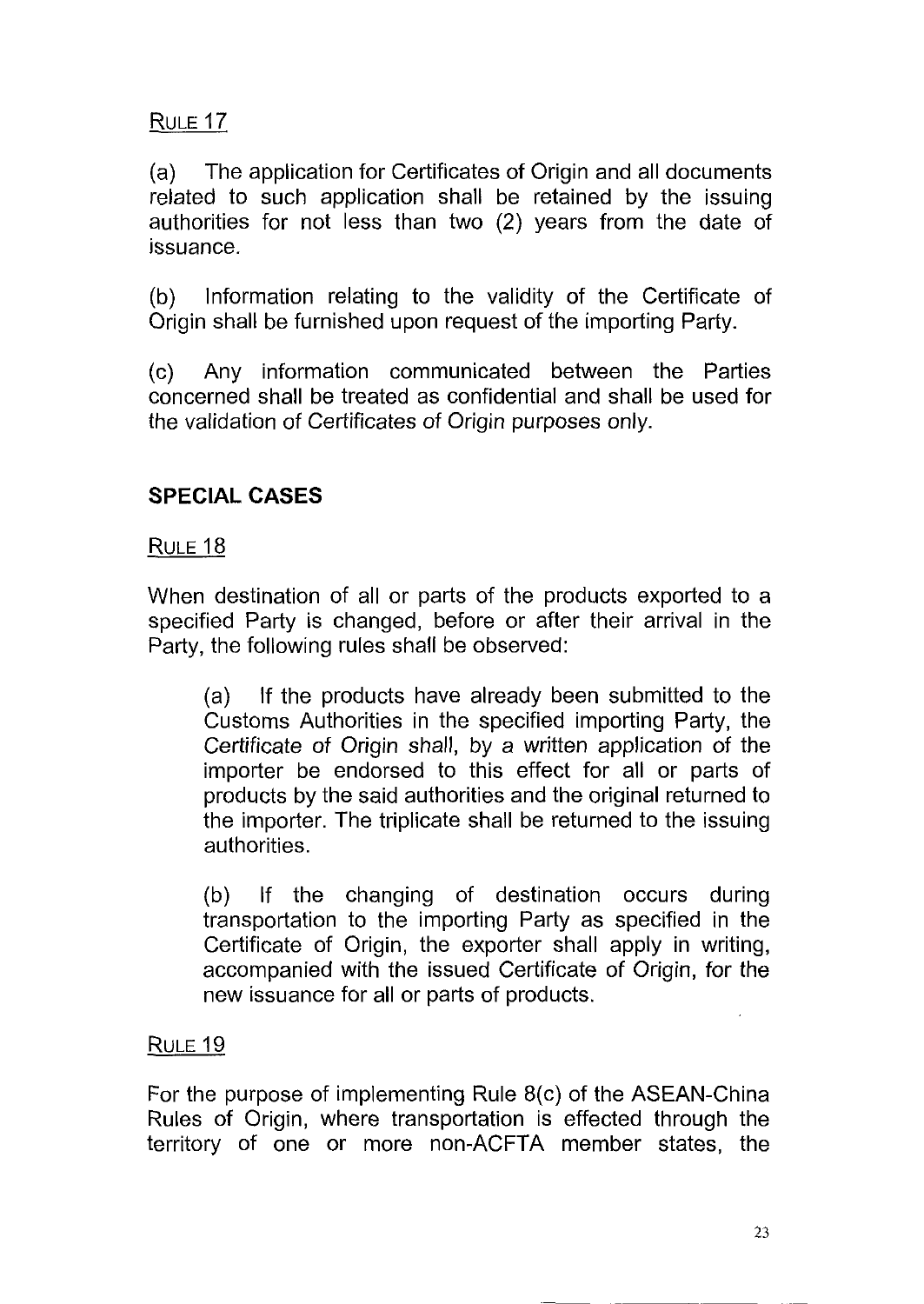following shall be produced to the Government authorities of the importing Member State:

(a) A through Bill of Lading issued in the exporting Member State;

(b) A Certificate of Origin issued by the relevant Government authorities of the exporting Member State;

(c) A copy of the original commercial invoice in respect of the product; and

(d) Supporting documents in evidence that the requirements of Rule  $8(c)$  sub-paragraphs  $(i)$ ,  $(ii)$  and  $(iii)$  of the China-ASEAN Rules of Origin are being complied with.

#### RULE 20

(a) Products sent from an exporting Party for exhibition in another Party and sold during or after the exhibition into a Party shall benefit from the China-ASEAN preferential tariff treatment on the condition that the products meet the requirements of the China-ASEAN Rules of Origin provided it is shown to the satisfaction of the relevant Government authorities of the importing Party that:

- (i) an exporter has dispatched those products from the territory of the exporting Party to the country where the exhibition is held and has exhibited them there;
- (ii) the exporter has sold the goods or transferred them to a consignee in the importing Party; and
- (iii) the products have been consigned during the exhibition or immediately thereafter to the importing Party in the state in which they were sent for exhibition.

(b) For purposes of implementing the above provisions, the Certificate of Origin must be produced to the relevant Government authorities of the importing Party. The name and address of the exhibition must be indicated, a certificate issued by the relevant Government authorities of the Party where the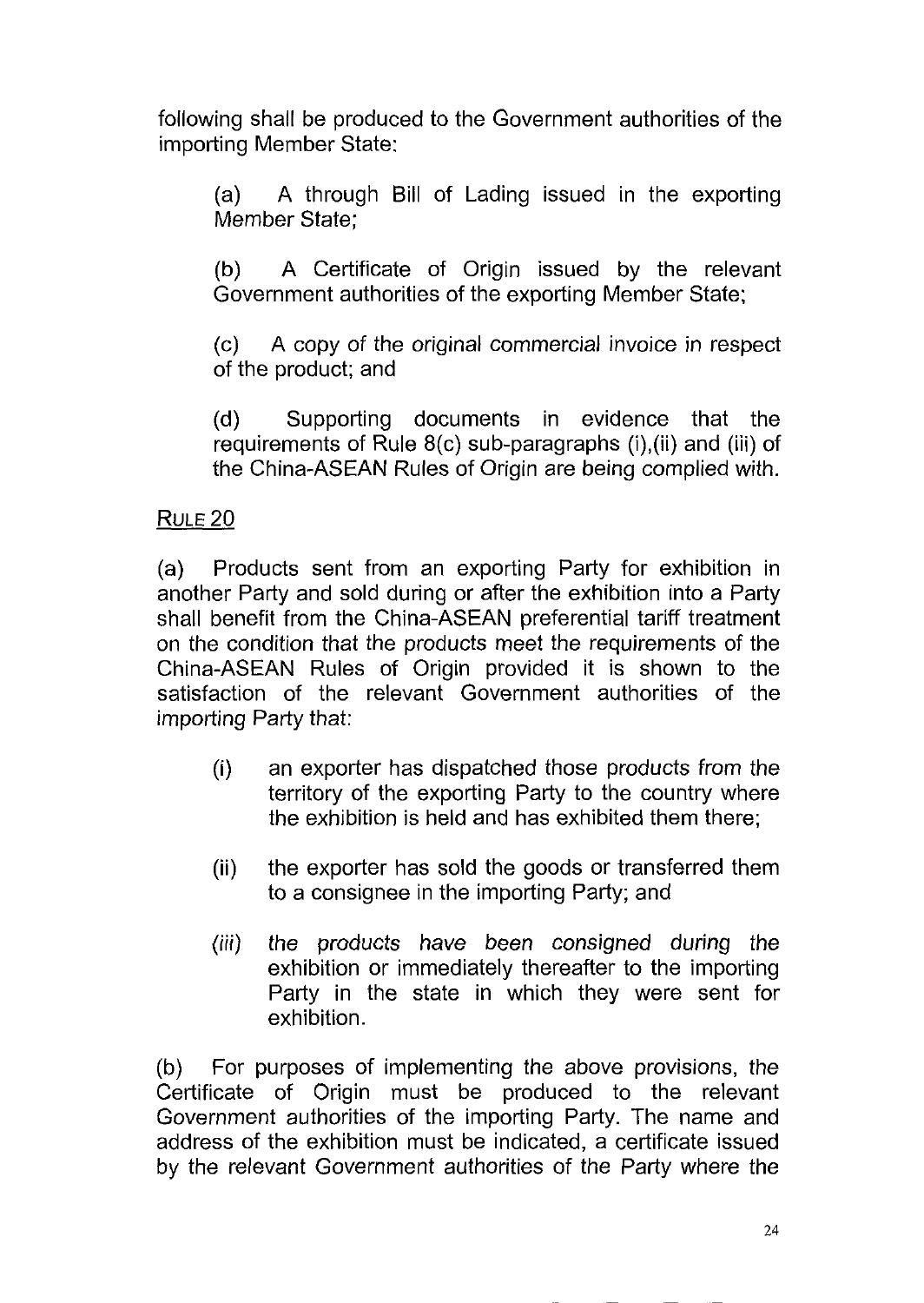exhibition took place together with supporting documents prescribed in rule 19(d) may be required.

(c) Paragraph (a) shall apply to any trade, agricultural or crafts exhibition, fair or similar show or display in shops or business premises with the view to the sale of foreign products and where the products remain under Customs control during the exhibition.

## **ACTION AGAINST FRAUDULENT ACTS**

## **RULE 21**

(a) When it is suspected that fraudulent acts in connection with the Certificate of Origin have been committed, the Government authorities concerned shall co-operate in the action to be taken in the territory of the respective Party against the persons involved.

(b) Each Party shall be responsible for providing legal sanctions for fraudulent acts related to the Certificate of Origin.

Rule 22

In the case of a dispute concerning origin determination, classification or products or other matters, the Government authorities concerned in the importing and exporting Member States shall consult each other with a view to resolving the dispute, and the result shall be reported to the other Member States for information.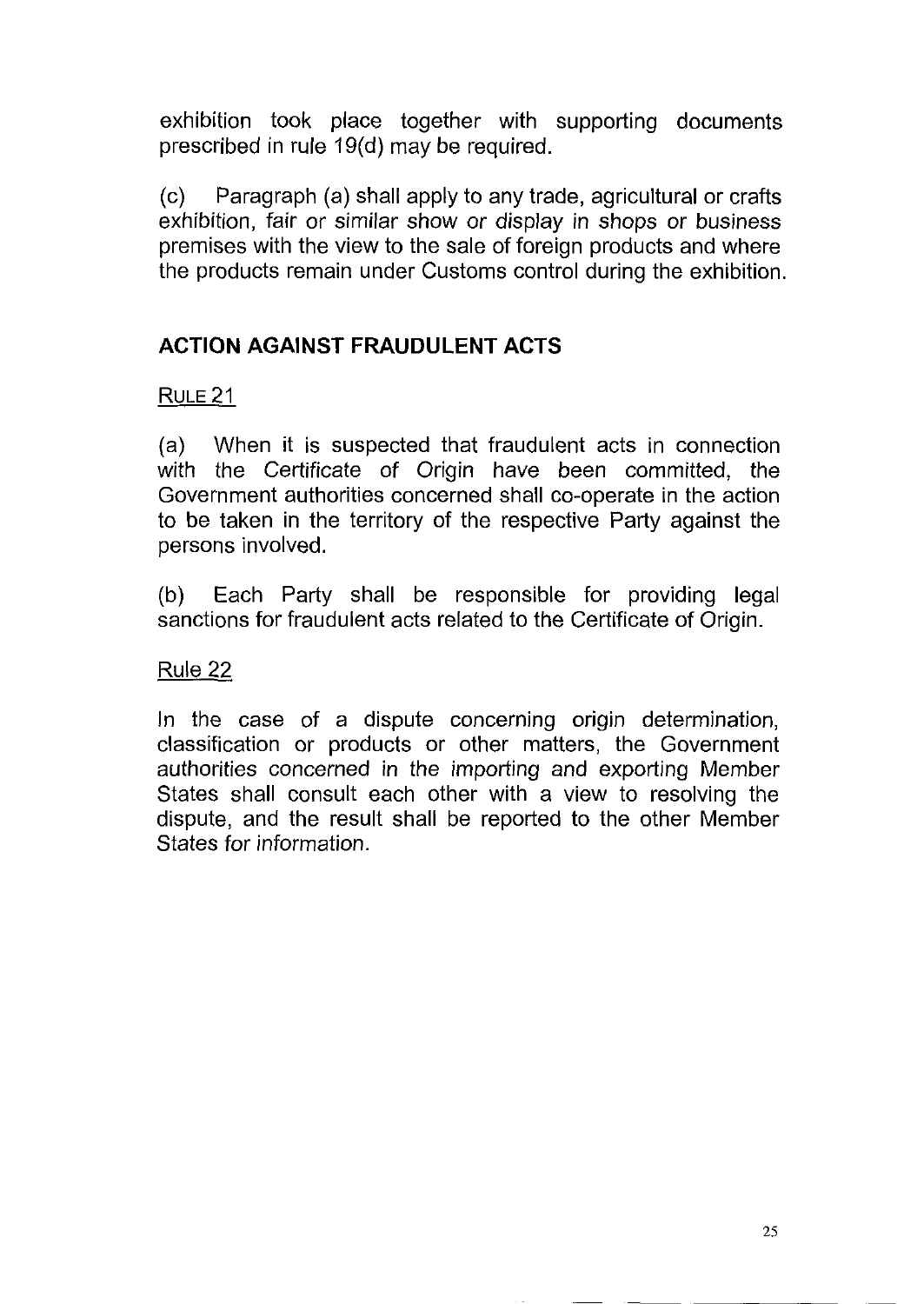# **ATTACHMENT B**

## **PRODUCT SPECIFIC RULES**

(To be negotiated commencing January 2004)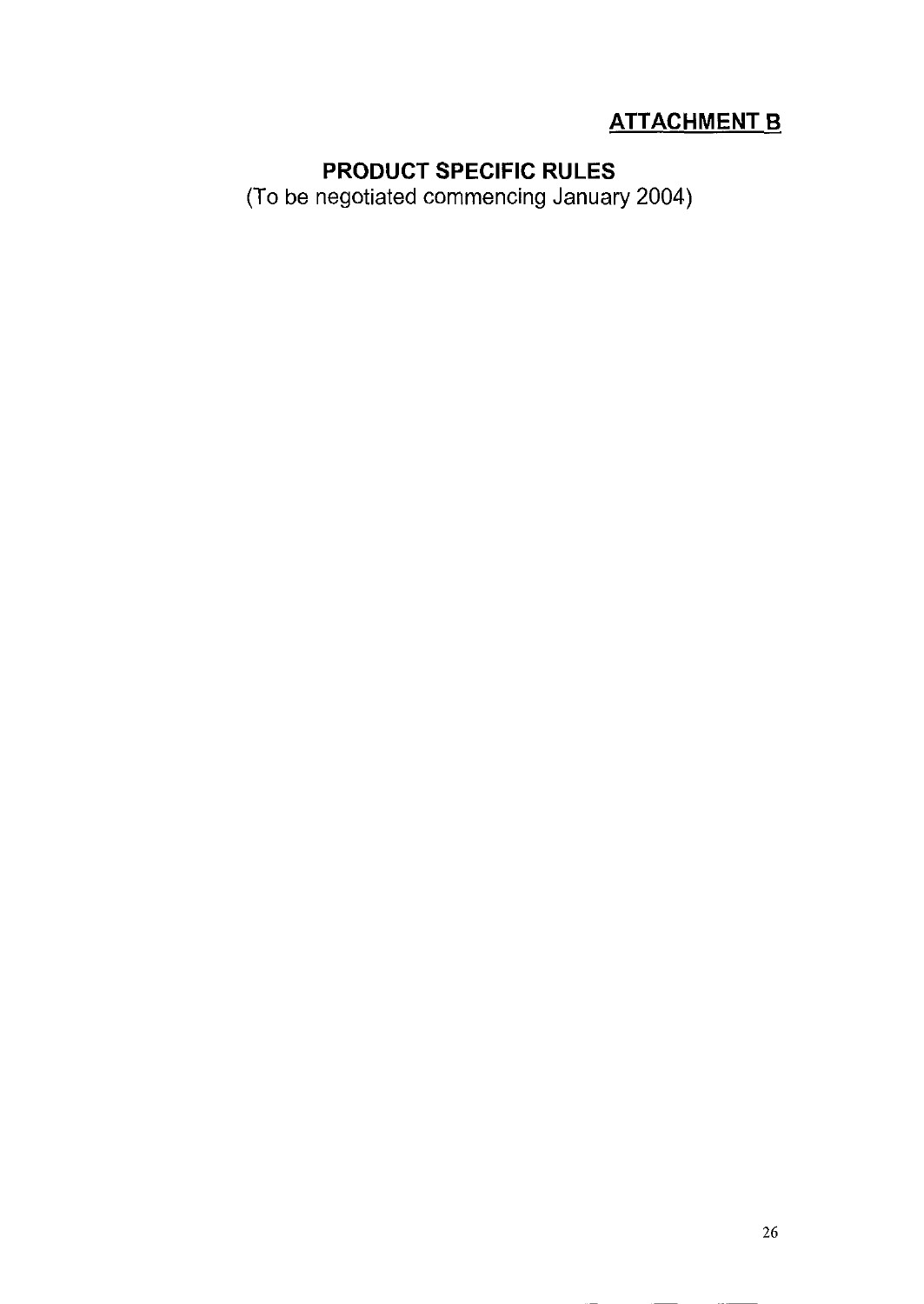#### **ATTACHMENT C**

| 1. Goods consigned from (Exporter's business name,<br>address, country)                                                                                               |                                        |                                                                                                                                                   | Reference No.<br>ASEAN-CHINA FREE TRADE AREA<br>PREFERENTIAL TARIFF<br><b>CERTIFICATE OF ORIGIN</b><br>(Combined Declaration and Certificate) |  |                                                |                                                                                             |                                       |
|-----------------------------------------------------------------------------------------------------------------------------------------------------------------------|----------------------------------------|---------------------------------------------------------------------------------------------------------------------------------------------------|-----------------------------------------------------------------------------------------------------------------------------------------------|--|------------------------------------------------|---------------------------------------------------------------------------------------------|---------------------------------------|
| 2. Goods consigned to (Consignee's name, address,<br>country)                                                                                                         |                                        |                                                                                                                                                   | <b>FORM E</b><br>Issued in $-$<br>(Country)<br>See Notes Overleaf                                                                             |  |                                                |                                                                                             |                                       |
|                                                                                                                                                                       |                                        | 3. Means of transport and route (as far as known)                                                                                                 |                                                                                                                                               |  | 4. For Official Use                            |                                                                                             |                                       |
| Departure date                                                                                                                                                        |                                        |                                                                                                                                                   | Preferential Treatment Given Under ASEAN-CHINA<br>Free Trade Area Preferential Tariff                                                         |  |                                                |                                                                                             |                                       |
| Vessel's name/Aircraft etc.                                                                                                                                           |                                        |                                                                                                                                                   | Preferential Treatment Not Given (Please<br>state reason/s)                                                                                   |  |                                                |                                                                                             |                                       |
| Port of Discharge                                                                                                                                                     |                                        | Signature of Authorised Signatory of the Importing<br>Country                                                                                     |                                                                                                                                               |  |                                                |                                                                                             |                                       |
| 5. Item<br>number                                                                                                                                                     | 6. Marks and<br>numbers on<br>packages | 7. Number and type of<br>packages, description of<br>goods (including quantity<br>where appropriate and HS<br>number of the importing<br>country) |                                                                                                                                               |  | 8. Origin criterion<br>(see Notes<br>overleaf) | 9. Gross<br>weight or<br>other quantity<br>and value<br>(FOB)                               | 10. Number and<br>date of<br>invotces |
|                                                                                                                                                                       |                                        |                                                                                                                                                   |                                                                                                                                               |  |                                                |                                                                                             |                                       |
|                                                                                                                                                                       | 11. Declaration by the exporter        |                                                                                                                                                   |                                                                                                                                               |  | 12. Certification                              |                                                                                             |                                       |
| The undersigned hereby declares that the above<br>details and statement are correct; that all the goods<br>were produced in                                           |                                        |                                                                                                                                                   |                                                                                                                                               |  | exporter is correct.                           | It is hereby certified, on the basis of control<br>carried out, that the declaration by the |                                       |
| (Country)                                                                                                                                                             |                                        |                                                                                                                                                   |                                                                                                                                               |  |                                                |                                                                                             |                                       |
| and that they comply with the origin requirements<br>specified for these goods in the ASEAN-CHINA<br>Free Trade Area Preferential Tariff for the goods<br>exported to |                                        |                                                                                                                                                   |                                                                                                                                               |  |                                                |                                                                                             |                                       |
| (Importing Country)                                                                                                                                                   |                                        |                                                                                                                                                   |                                                                                                                                               |  |                                                |                                                                                             |                                       |
| Place and date, signature of<br>authorised signatory                                                                                                                  |                                        |                                                                                                                                                   |                                                                                                                                               |  | certifying authority                           | Place and date, signature and stamp of                                                      |                                       |

ł

 $\mathbf{I}$ 

# **Original (Duplicate/Triplicate/Quadruplicate)**